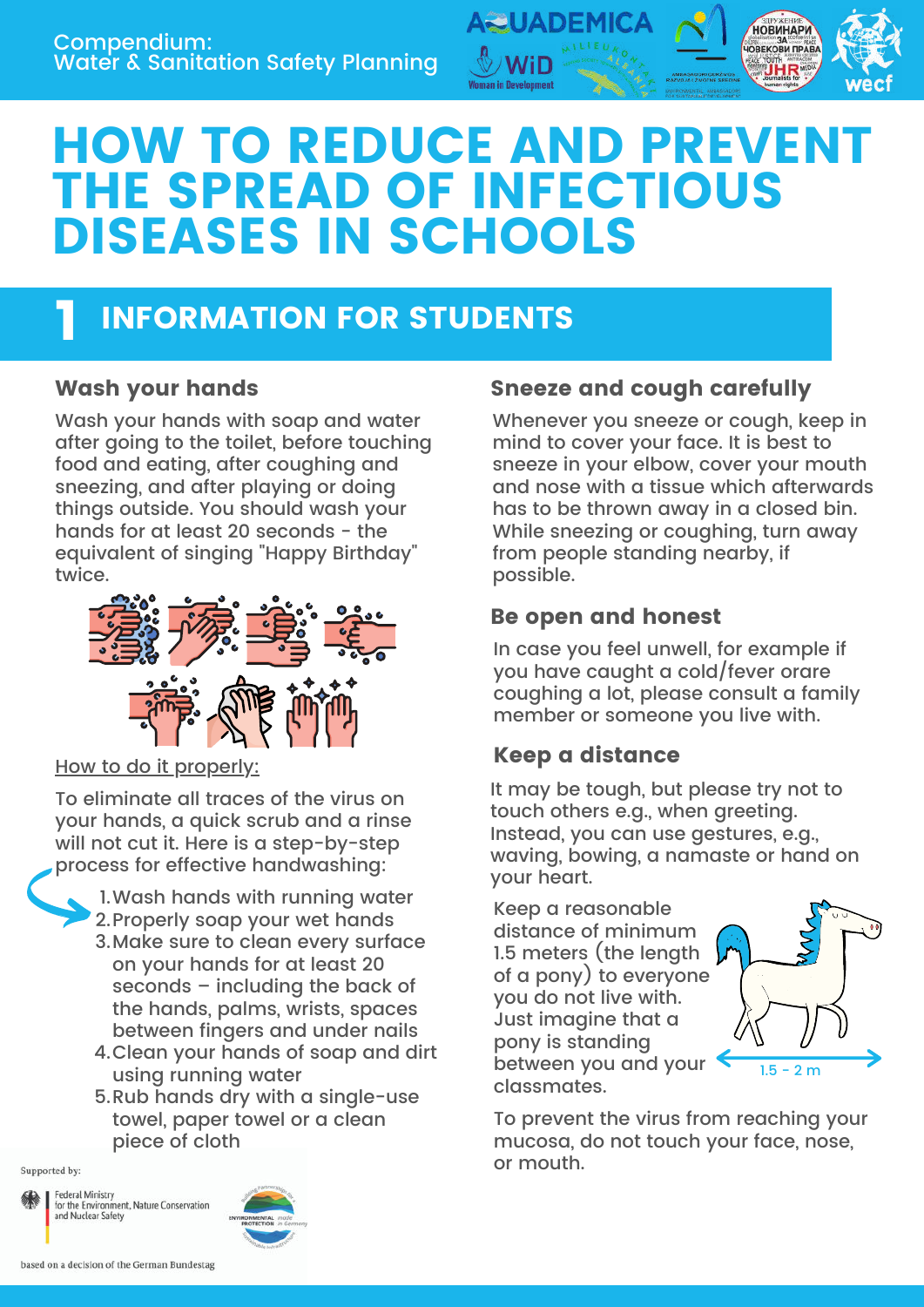

Education ministries, school principals, teachers, and administrators are expected to disperse knowledge about appropriate behaviour e.g. by including it in the curriculum. Consequently, information on adequate hand hygiene can trickle down from administrative entities to students, their families and local communities. Proper hand hygiene facilities should be provided by executives (e.g., water and soap).

UADEMI

#### Create an environment that enables physical distancing

Steps to encourage physical distancing during in-person schooling may include:

- Close down lockers.
- Create one-way traffic in school hallways, also by using pylons or sticky tape.
- Classes, instructions, meals and recess should be given in outside areas.
- Limit the number of children on school buses to facilitate physical distancing.
- Move desks apart with enough space in between them, ideally desks face in the same direction.
- Erect Plexiglas shields and partitions as physical barriers between educators and students.
- Physical distancing while hand washing must be secured in inside and outside facilities: To meet official physical distance guidelines, some of the water outlets (e.g., taps) should be covered with foil or sealed with stickers. Floor markings secure orientation and enough space among all users.
- Divide students in learning groups.
- Aerate the classrooms every 40 minutes.

#### Ensure a hygienic environment

**НОВИНАРИ IOBEKOBI TIPABA** 

For students to comply with hygiene rules, an appropriate environment must be created in schools. The following points must be observed:

- Provide sufficient hand-washing opportunities at entrances and in restrooms with clean water and adequate soap.
- Washing opportunities must allow physical distancing and be accessible to all.
- Ensure an adequate water supply. If problems arise in this regard, ask the community for assistance, and encourage children to bring bottled water from home.
- Ensure the supply of consumables (soap, hand sanitizers, cleaning supplies, protective equipment).
- Make sure that the school is cleaned and disinfected regularly.
- Appoint staff member(s) or older students from a WASH club as a monitoring team to regularly check the toilets.
- Train school staff, parents, and pupils on hygienic behaviour.



Supported by:

Federal Ministry for the Environ ment. Nature Conservation and Nuclear Safety